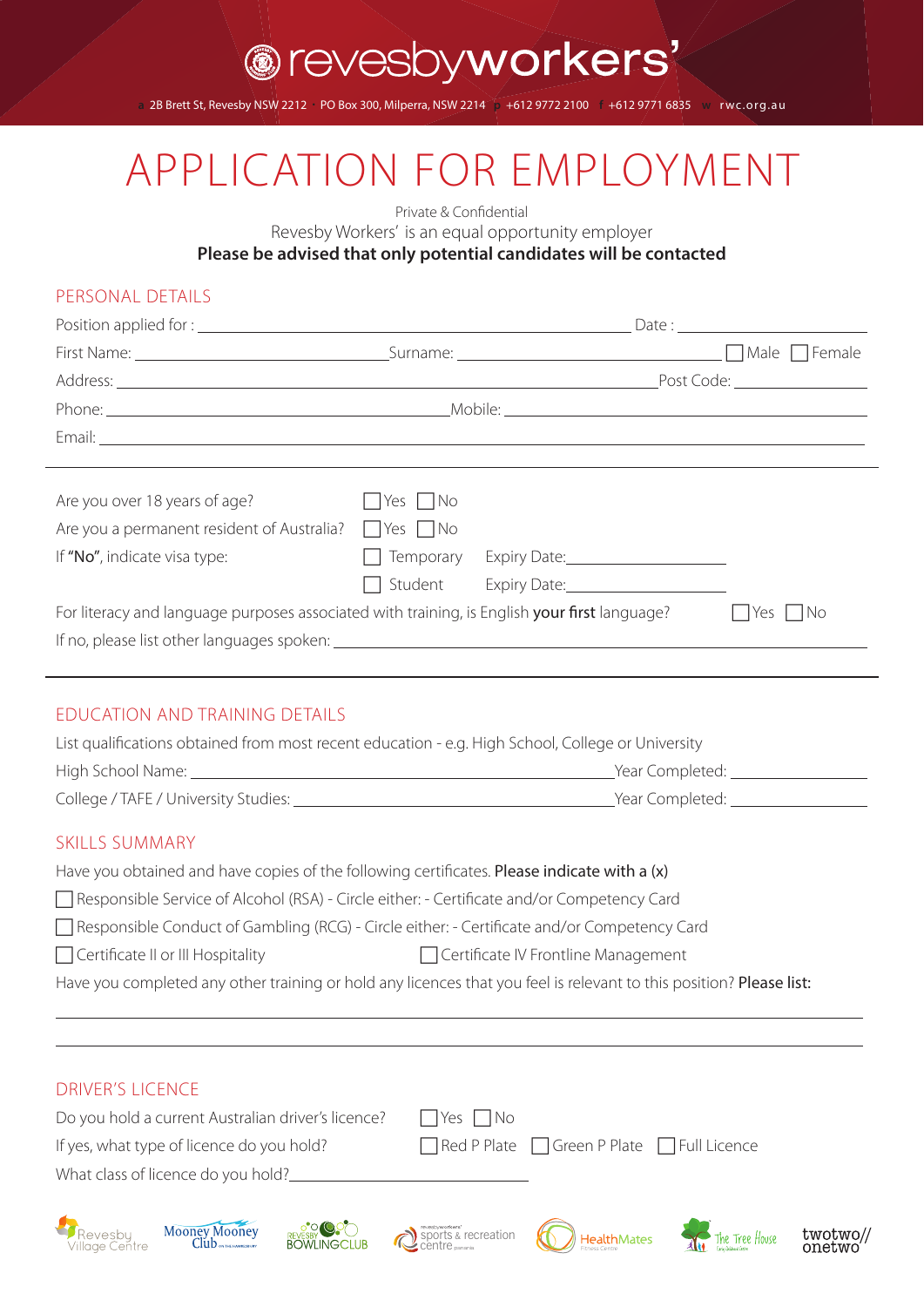#### EMPLOYMENT HISTORY

Please commence with the most current employer first. Please attach a current résumé to this form once completed.

| Why would you like to work at Revesby Workers'? _________________________________ |  |  |
|-----------------------------------------------------------------------------------|--|--|
|                                                                                   |  |  |
|                                                                                   |  |  |
| Please use two (2) words that best describe you?                                  |  |  |
|                                                                                   |  |  |
|                                                                                   |  |  |
| <b>REFEREES</b>                                                                   |  |  |
| Relevant to the above roles:                                                      |  |  |
|                                                                                   |  |  |
|                                                                                   |  |  |
|                                                                                   |  |  |
|                                                                                   |  |  |

#### HEALTH DETAILS

Is there anything in your personal circumstances which may affect your ability to carry out the inherent requirements of the role(s) you are applying for?

 $\Box$  Yes  $\Box$  No

 $\overline{a}$  $\overline{a}$ 

If "Yes", please details:

| Are you willing to undergo a pre-employment screening test? |  |  |  |
|-------------------------------------------------------------|--|--|--|
|-------------------------------------------------------------|--|--|--|

 $\Box$  Yes  $\Box$  No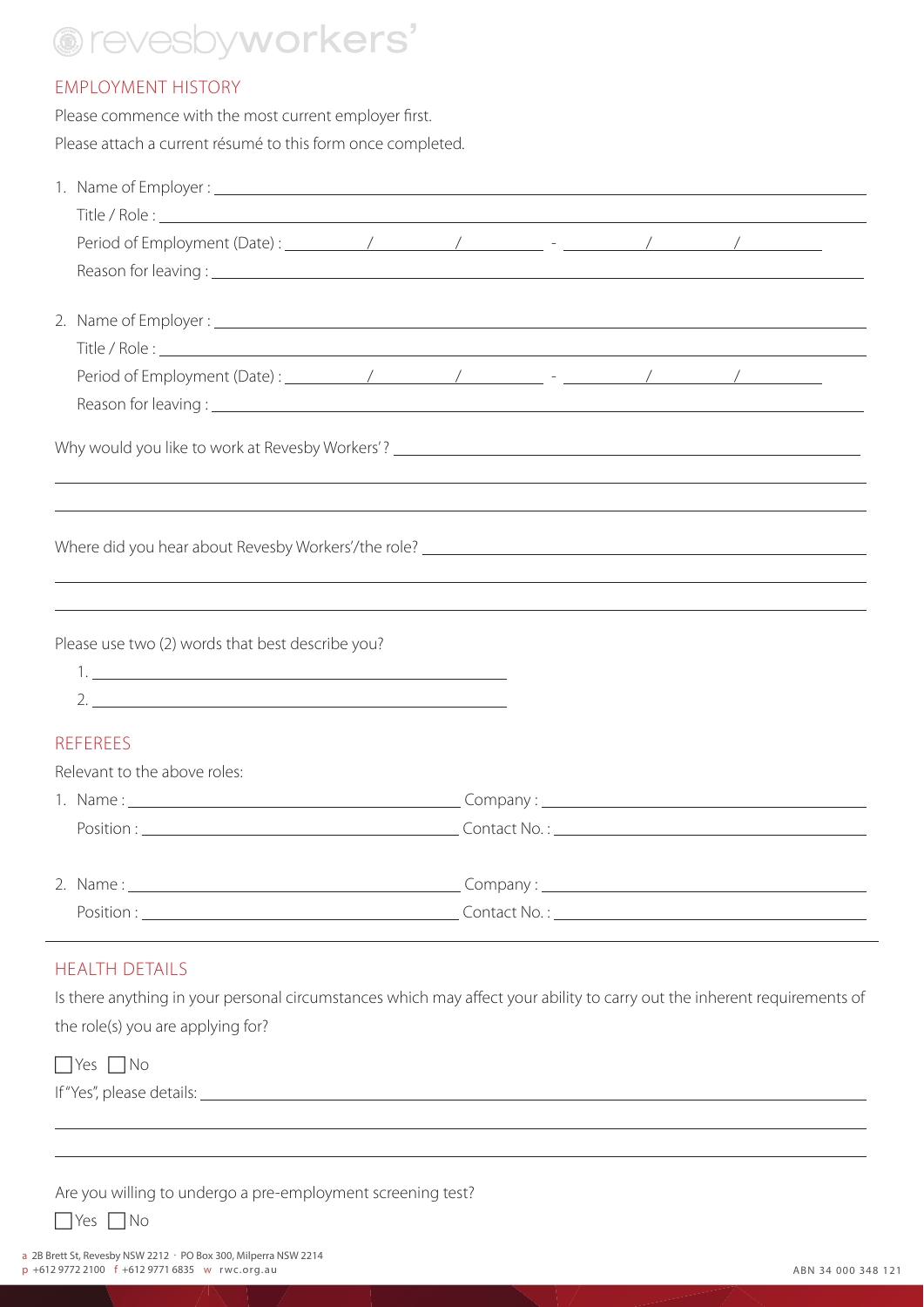#### STAFF AVAILABILITY SCHEDULE

Please complete the following table with the times and days that you are available to work. Revesby Workers' has shifts that range from the earliest shifts starting at 5.30am with the latest shifts finishing at 6.30am, Monday to Sunday.

This schedule is used as one of our selection criteria and should you be successful in your application this is the availability that will be used to roster you for shifts. If your availability should change once you commence employment and it no longer meets the needs of our business we reserve the right to discontinue the employment. Please note that changes in personal circumstances beyond your control are taken into account.

|                               | Monday | Tuesday | Wednesday | Thursday | Friday | Saturday | Sunday |
|-------------------------------|--------|---------|-----------|----------|--------|----------|--------|
| Earliest available start time |        |         |           |          |        |          |        |
| Latest available finish time  |        |         |           |          |        |          |        |

Ideal Hours / Shifts you are seeking per week :

#### CONDITIONS OF EMPLOYMENT

Listed are the conditions of employment with the Revesby Workers'. To be eligible for employment, only those candidates who meet the following criteria will be considered:

- Potential candidates should be aware that our vacancies mainly exist at night with emphasis on shifts overnight from Monday through to Sunday and public holidays. Overnight shifts can involve 6.30am finishing times. These times are crucial to our business and there will be NO EXCEPTIONS. Day shifts only occur with the fluctuations of our business needs, or due to the need to cover staff absences. No particular shifts are offered on a permanent basis.
- Some rosters may work off a split shift basis.
- Potential candidates are required to provide proof of identity via photo ID e.g. current passport/driver's licence/ student ID.
- Potential candidates may be required to undergo a pre-employent functional assessment and child protection screening assessment.
- Employment is governed by a six month minimum employment period in accordance with the *Fair Work Act 2009*, and only at the successful completion of this period will the employee's employment be confirmed.
- Hours of work vary according to the employee's employment status and to the needs of the business. Generally speaking, hours can range from a three hour minimum to a ten hour maximum (staff must be aware that they can be on their feet for this amount of time).
- Annual leave is not permitted to be taken by anyone in December as this is our busiest time of the year. All new employees will be required to work over the Christmas and New Year period.
- Revesby Workers' has strict grooming and personal presentation guidelines. All employees will be expected to comply with these quidelines. This will be discussed at your interview and again at your induction. No visible tattoos or body piercings are allowed, including eye brow, nose, lip piercings etc. One pair of earrings in the lower lobe is acceptable. Successful candidates are issued with the full grooming policy before commencement.
- Smoking is only permitted in the designated staff area.
- Should you be successful in your application, you will be required to attend (in paid time), an induction and Work Health & Safety training session.
- Your current and ongoing availability will be one of the determining factors for your employment opportunity with Revesby Workers'.